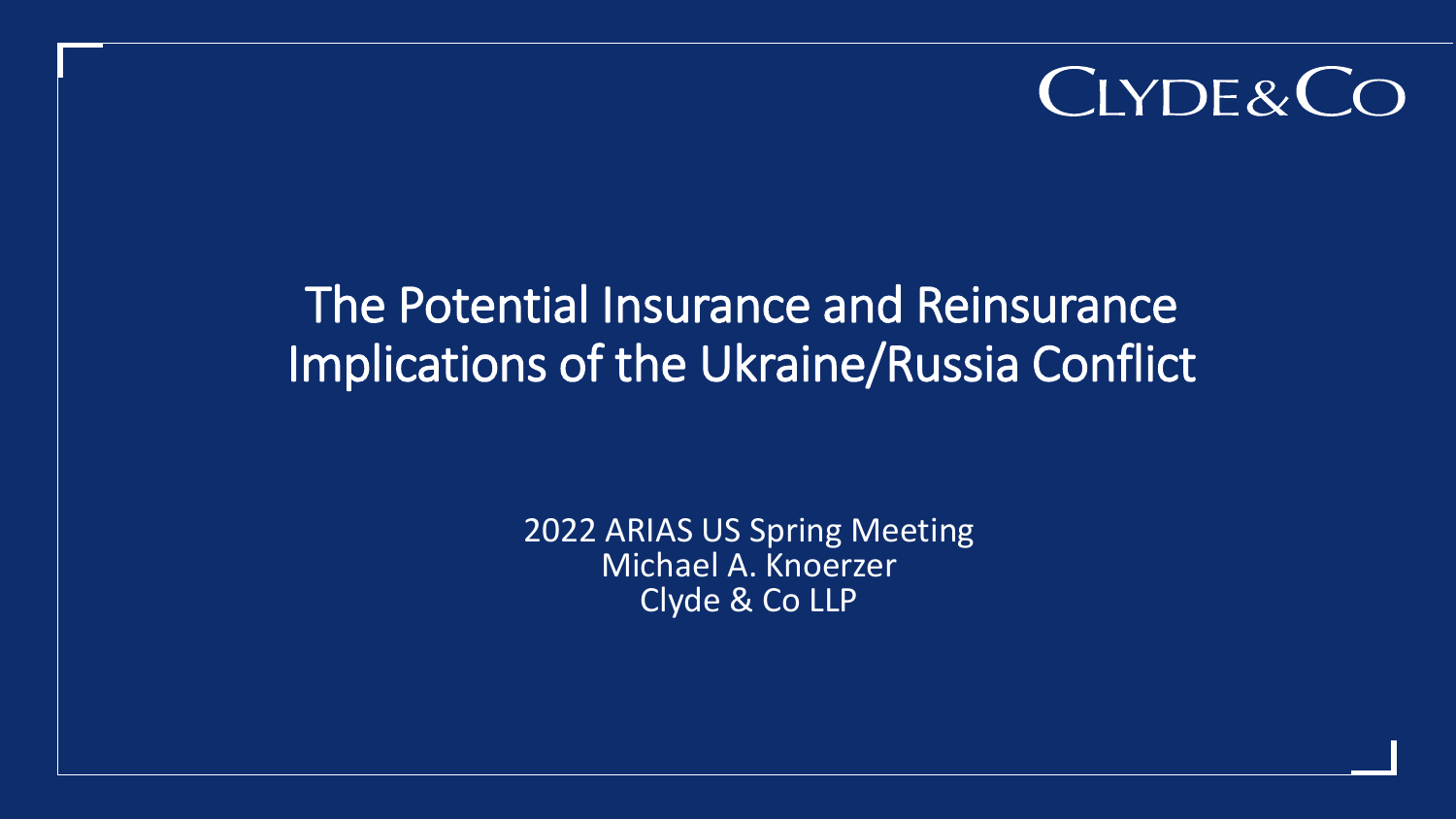### **The Ukraine/Russia Conflict Will Cause far Reaching, and Likely Far Lasting, Exposures.**

- We do not forget, but do not dwell here, upon the horrible humanitarian crises created by the Ukraine/Russia conflict.
- We focus today on the more prosaic concerns of insurers and reinsurers.
- Direct property losses may occur, but pale in comparison to exposures to other classes of business.
- The losses will arise, not primarily due to the fighting, but due to the *consequences* of the world's reaction to the fighting.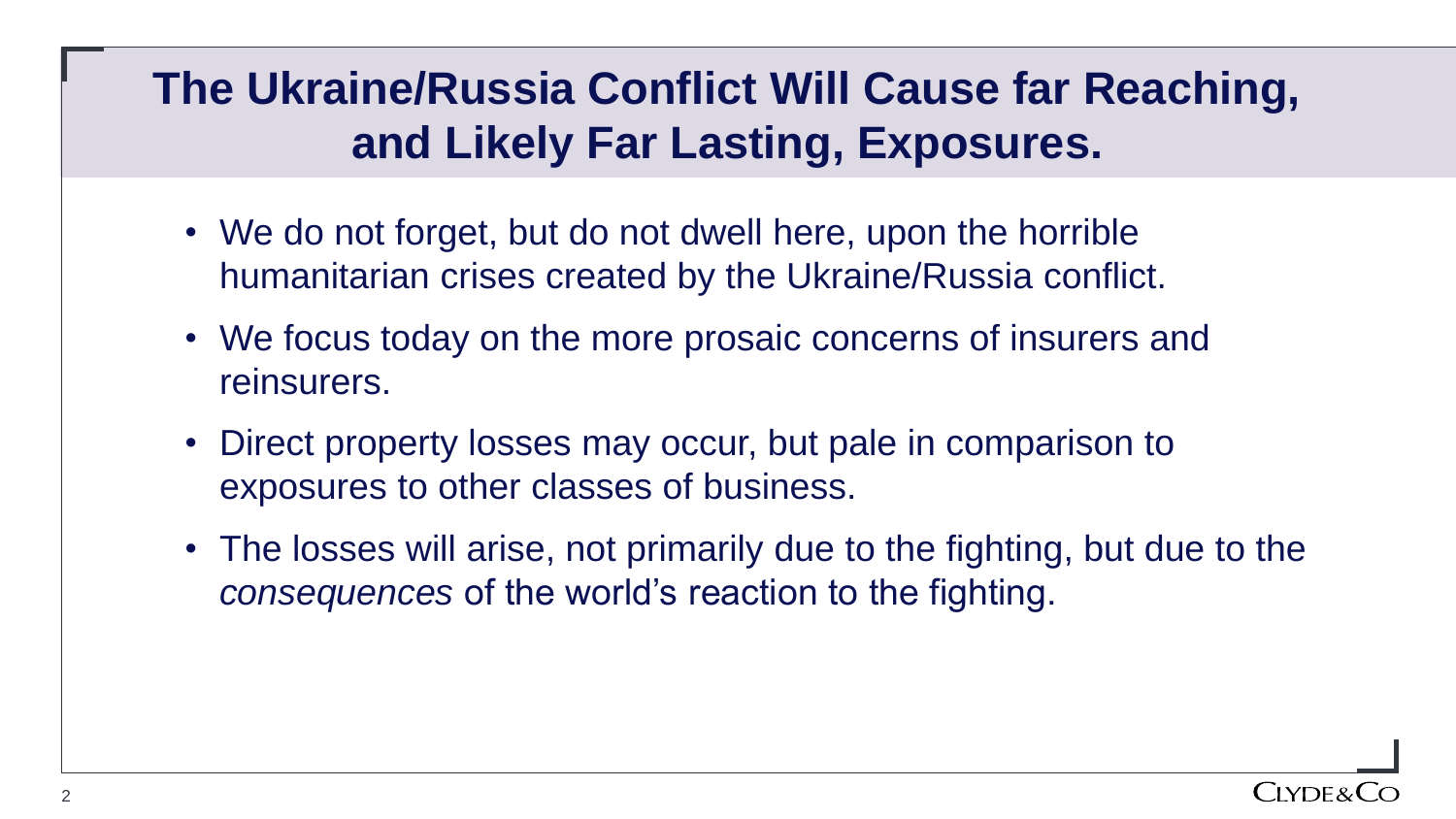### **Some Figures**

- Over 500 persons/entities sanctioned
- 12% of worldwide shipping volume stuck in "traffic jams"
- Ukraine and Russia are two countries with vast commodity exports: wheat, nickel, iron, aluminum and numerous rare earths.
- Ukraine exports 90% of the world's neon gas (critical for refrigeration, but also certain electronics equipment).
- 11% of all seafarers come from Russia, and 4% come from Ukraine. 100,000 seafarers are said to be stuck in Ukrainian ports.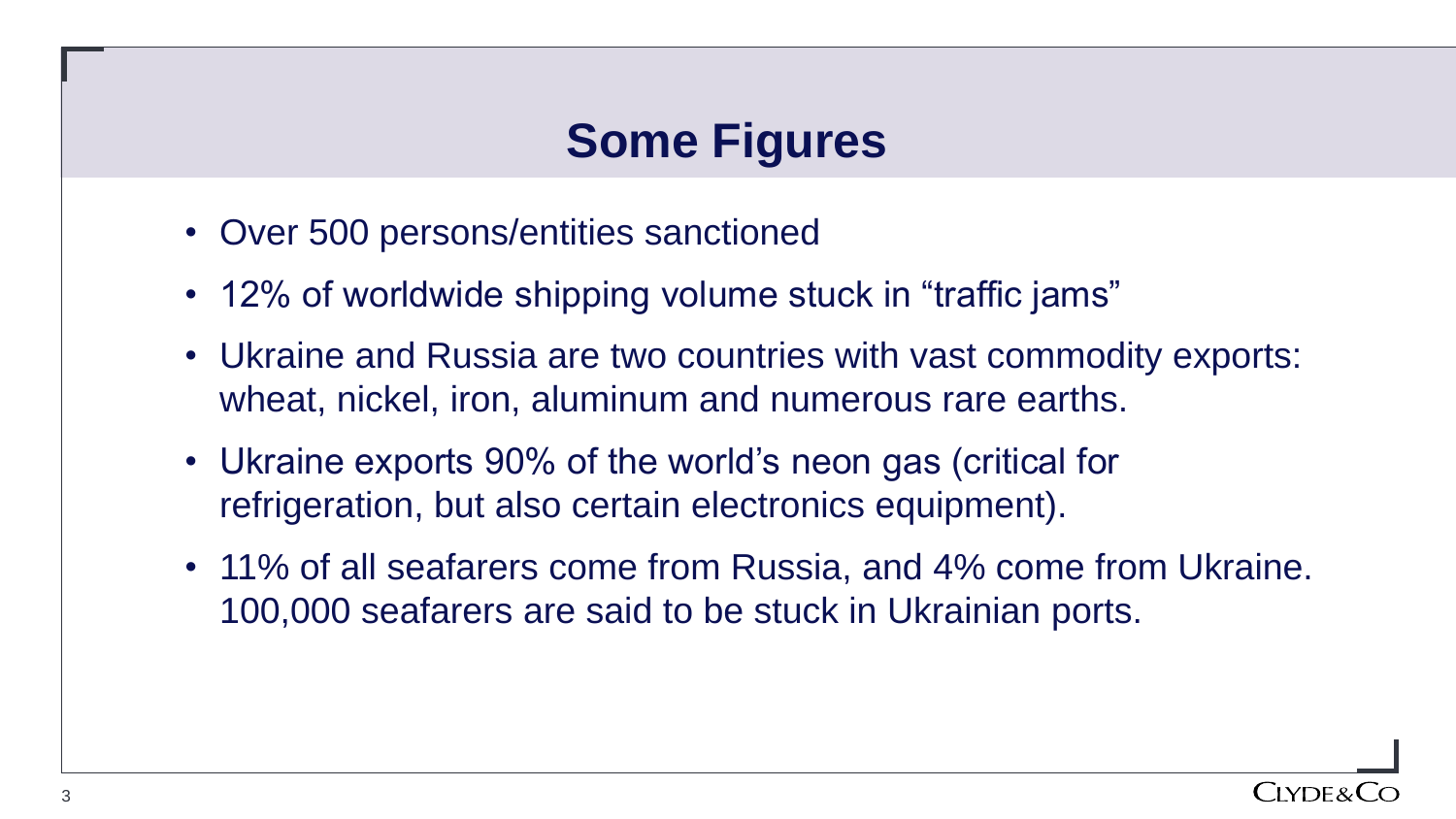#### **Worse than Covid?**

• Below is a chart from the New York Federal Reserve showing stress on the global supply chain. It factors in shipping costs, delivery times and backlogs.

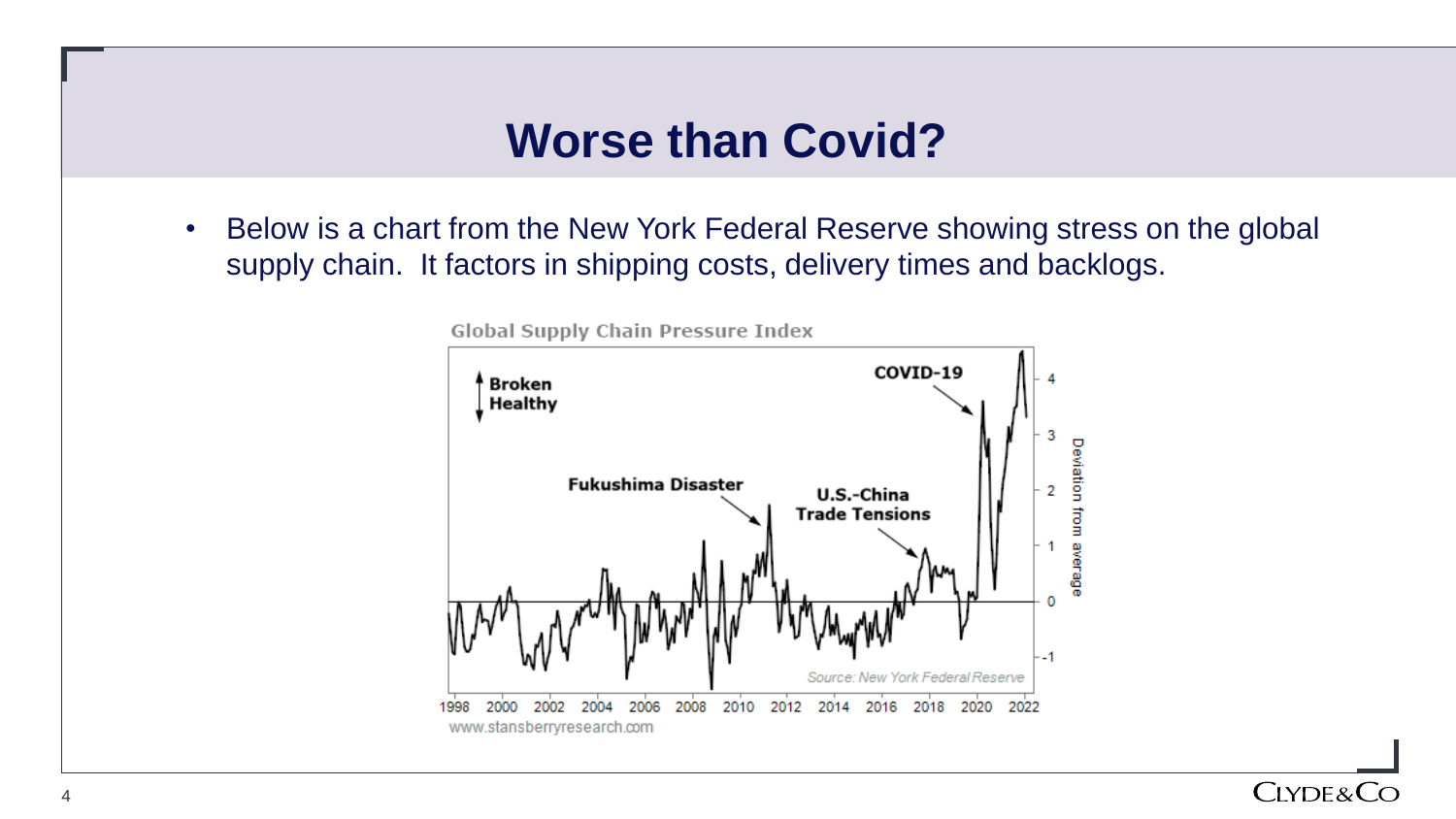#### **Whoever's Price Hike it is, it is a big one.**

• Inflation was already on the rise, but the conflict adds fuel to the fire.



Consumer Price Index

#### **CLYDE&CC**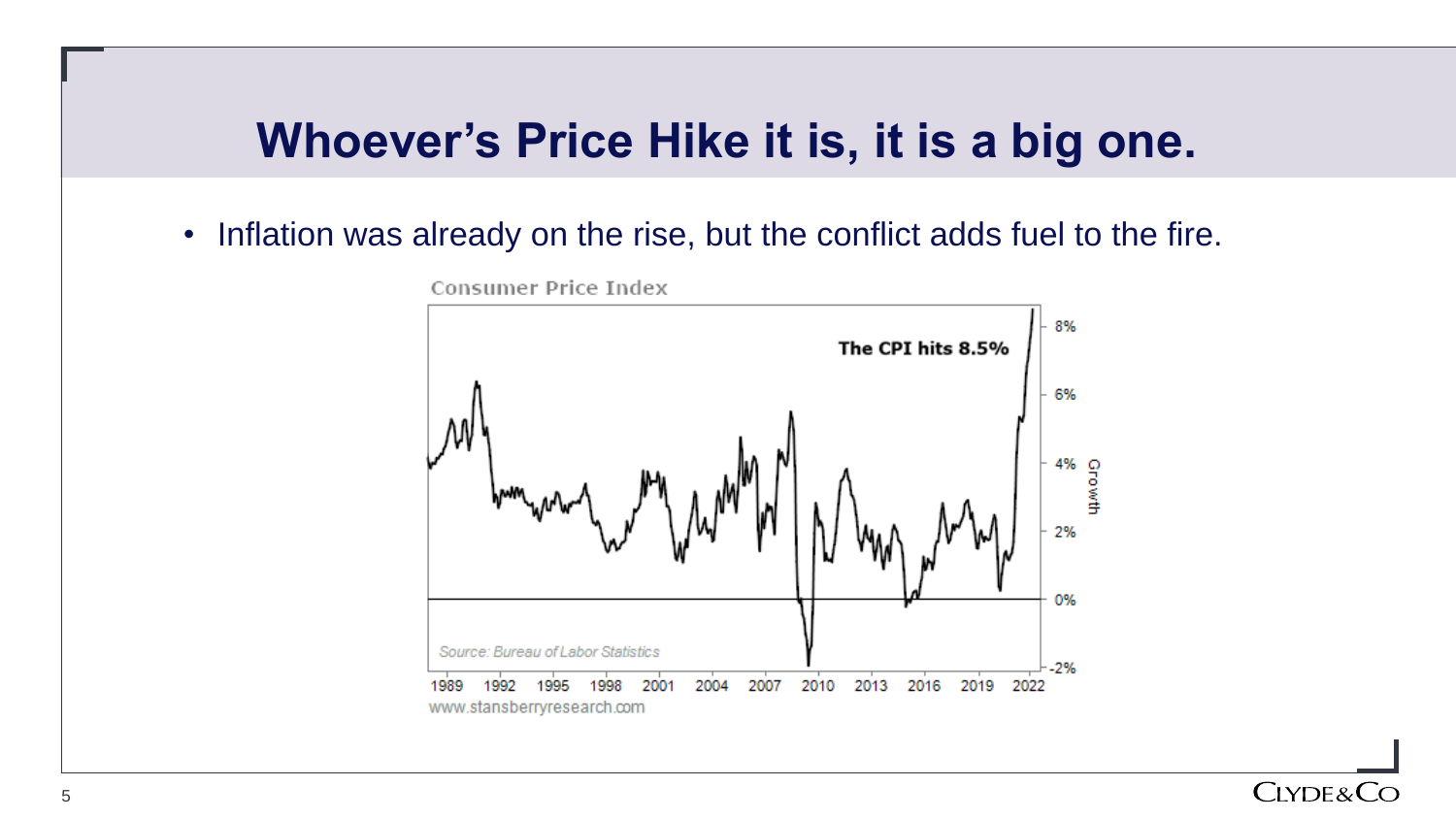- **Aviation –** estimates are that over \$12 billion in leased aircraft is trapped in Russia.
	- Airplanes are generally owned by leasing companies.
	- 500+ leased planes are in Russia, and many are formerly operated by Russian airlines.
	- Due to sanctions, the leasing companies are unable to conduct ordinary course business with Russian companies.
	- The Russian airlines have stopped flying internationally and are trapped in Russia.
	- There is a question of maintenance. Planes must have maintenance records. Without them, the plane cannot fly. It may not take long before a plane without maintenance records loses value.
	- **Cross-sanctions:** Russian expropriation of planes?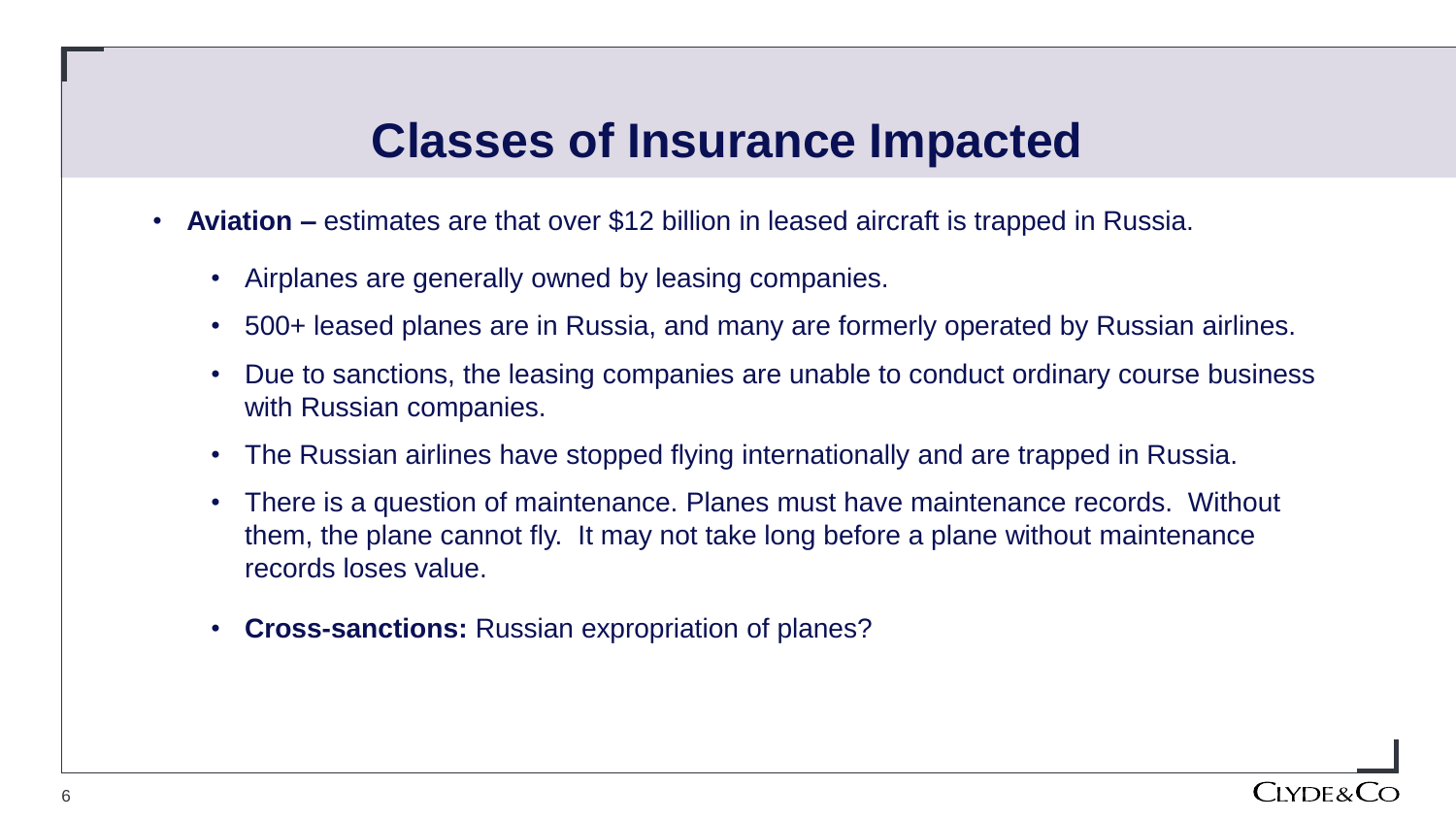- **Political Risk/Political Violence Insurance**  PRI/PVI insurance covers loss arising from defined governmental action such as:
	- **Expropriation** nationalization or confiscation by the host government of a multi-national's investment (such as airplanes on the ground in Russia or oligarchs' yachts in Italian harbors)
	- **Deprivation** government denies you the ability to use your asset (e.g., a permit to run your plant in their country)
	- **Selective Discrimination** government enforces regulations which are specific to your business and cause damages (e.g., repeated environmental assessments which halt business operations)
	- **Currency Inconvertibility** –the local currency becomes inconvertible to a hard currency, usually due to government restrictions (e.g., the ruble may not be convertible to hard currency required by lenders)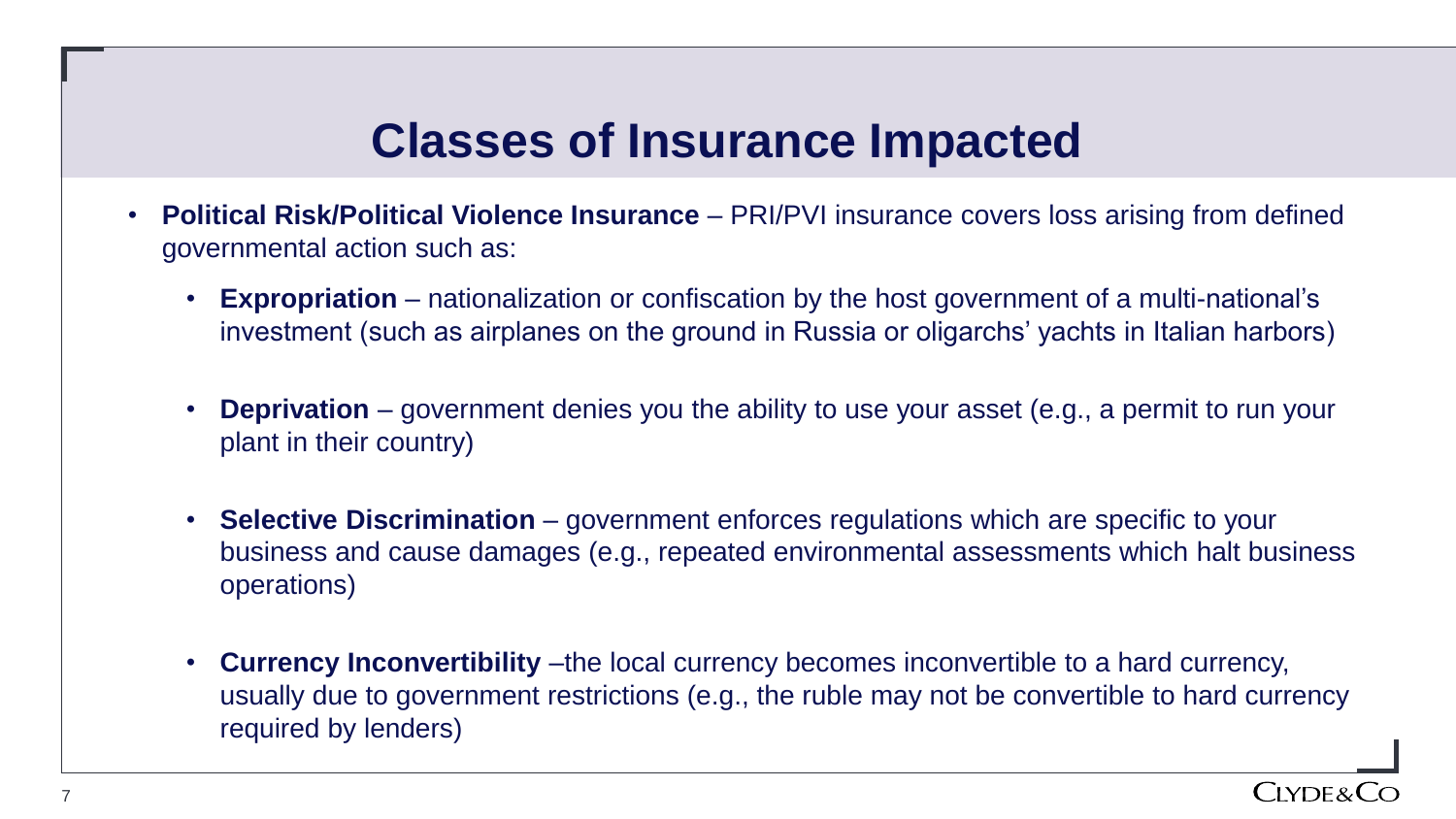#### • **Trade Credit Insurance**

- TCI insures against non-payment of <u>valid</u> accounts receivable.
- TCI does not require government action to be triggered.
- Example: You sell something on credit to a company (the "Buyer") in an emerging market. The Buyer cannot repay you within the time allowed by the agreement, whether because it has fallen on hard times, the economy is bad, or its markets are bad. If the seller has TCI, it might be able to make a claim.
- This class of business sees a good deal of fraud in the underlying transactions.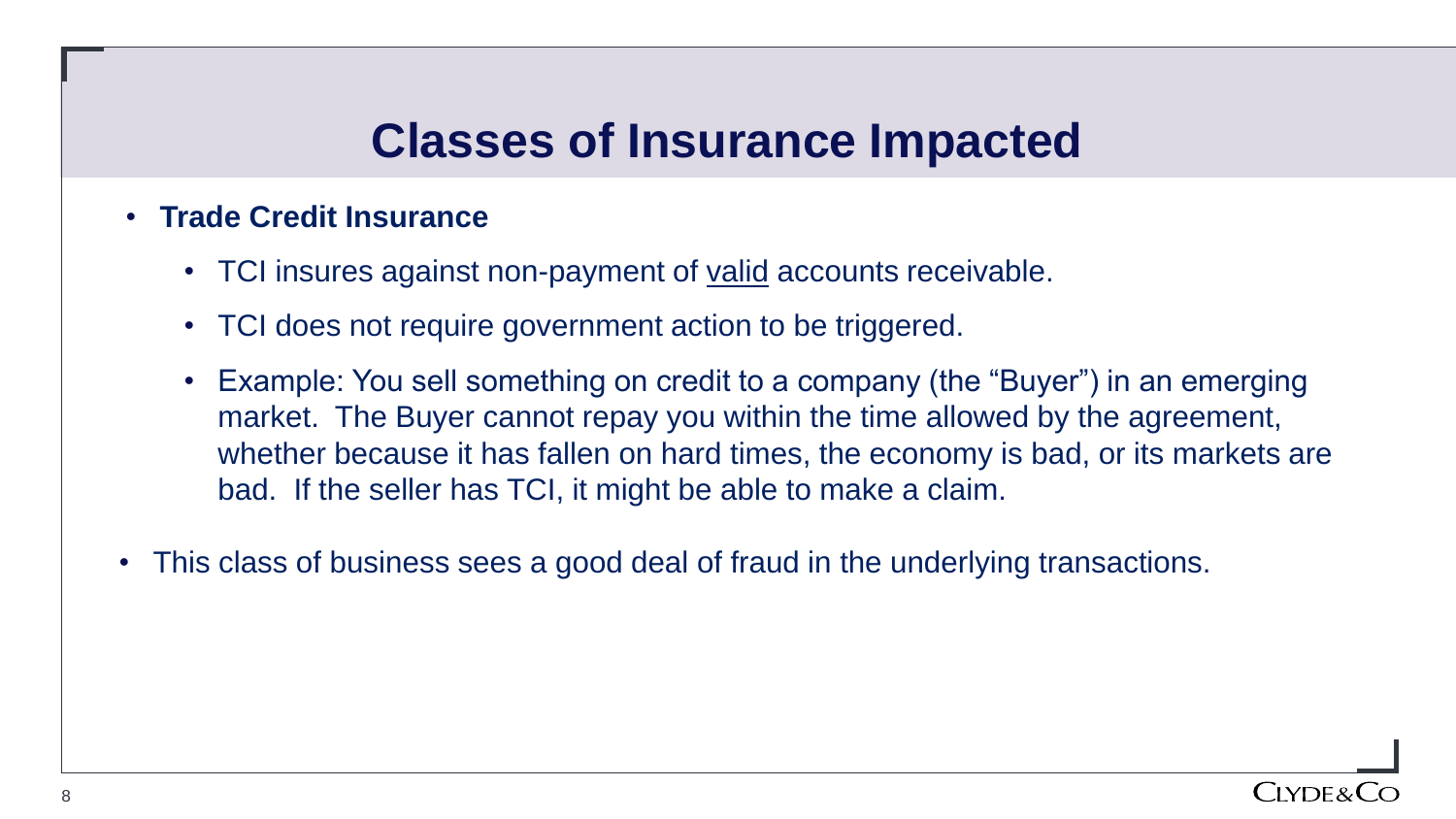- **Cyber** 
	- Emerging loss profile
	- Ukraine has reportedly been subject to cyber attacks.
	- Does it spill over to the Western world where more insurance cover is available?
	- Types of losses:
		- Loss of privacy
		- Loss of use of assets (e.g., electricity distribution systems shut down)
		- Ransomware pay up or your company is brought down
- **Business interruption** 
	- Interruption of energy supplies may cause businesses to be shut down.
	- Supply chain interruption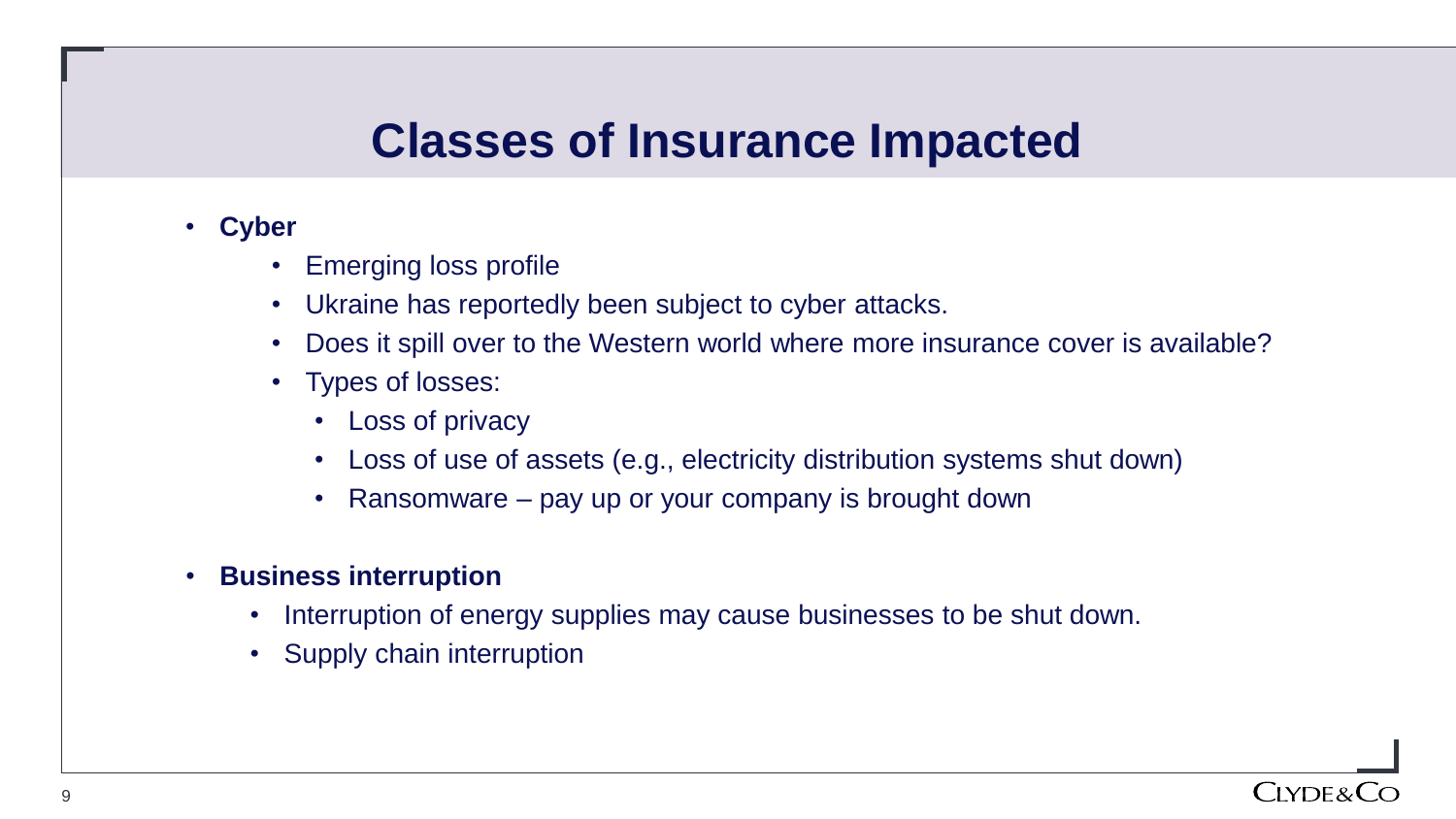#### • **Event Cancellation**

- Provides coverage for cancellation of events, typically sporting or entertainment
- Sporting events and entertainment scheduled to occur in Russia have been cancelled or are being relocated:
	- Russian Grand Prix
	- Tennis
	- Music concerts
	- Soccer FIFA and UEFA
- Possible withdrawal of sponsors for Russian events/athletes could affect events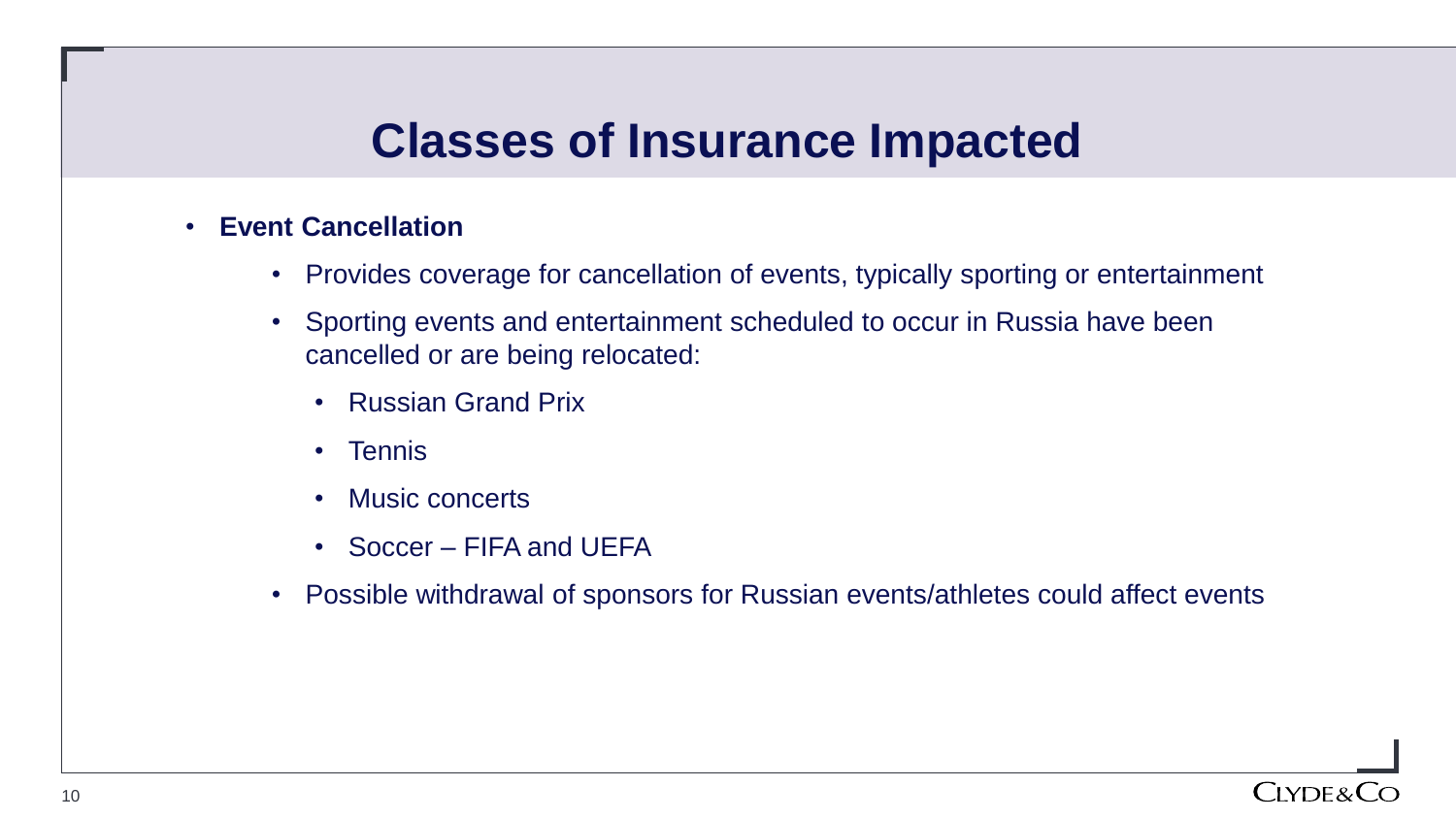#### **War Risk Cover**

- **War Risk Cover**
	- Insures against losses arising from war, invasions, riots, strikes, insurrections, revolutions and terrorism
	- Most commonly used in marine and aviation
		- War risk liability: covers people inside the craft damaged by war risk
		- War risk hull: covers the craft itself
	- Business is priced based upon underwriters' perception of risks attendant to the country where vessel will travel.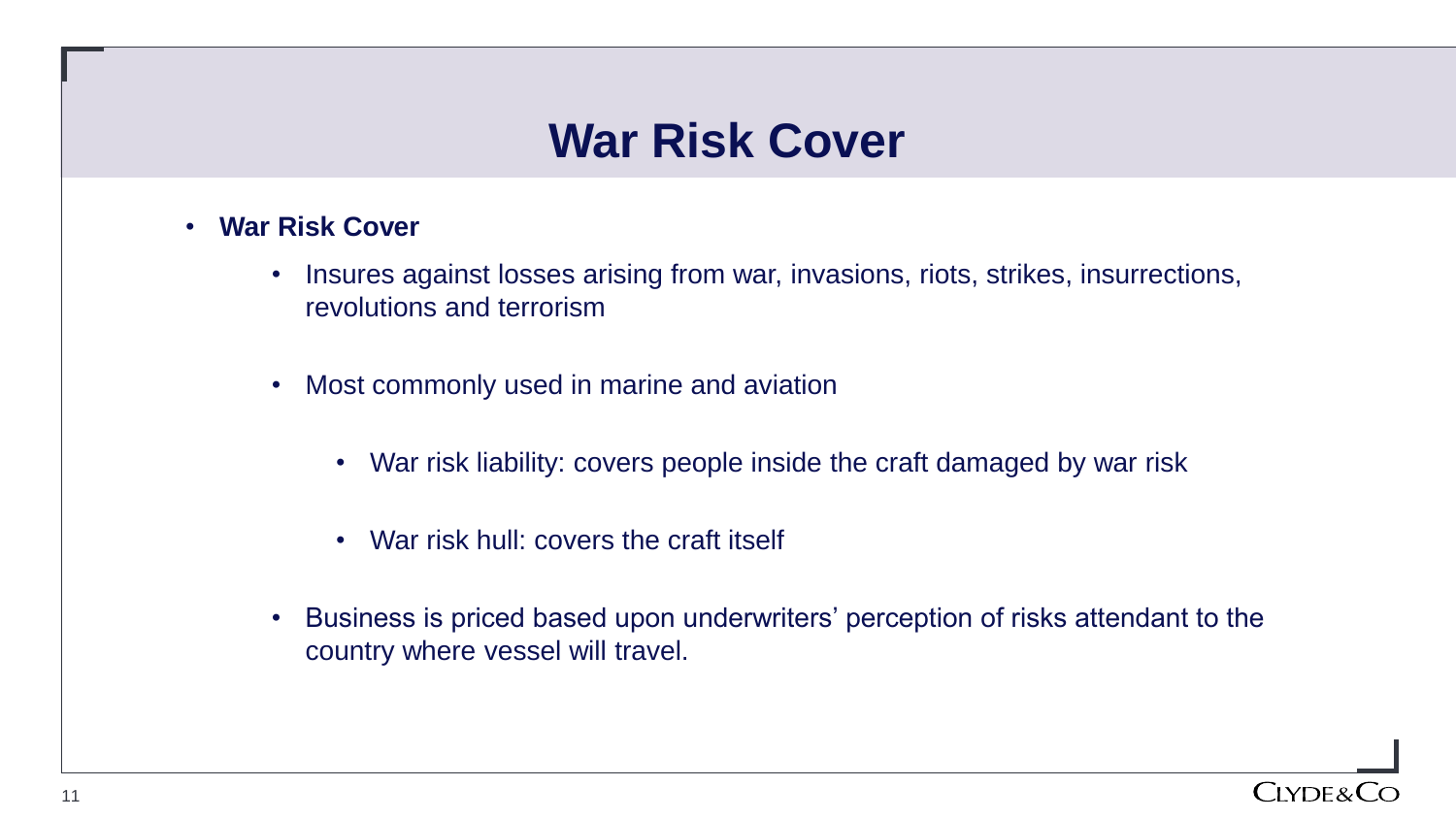#### **War and Civil War Exclusion**

- Does the Policy contain a War Exclusion?
- **WAR AND CIVIL WAR EXCLUSION CLAUSE:**

Notwithstanding anything to the contrary contained herein this Policy does not cover Loss or Damage directly or indirectly occasioned by, happening through or in consequence or war, invasion, acts of foreign enemies, hostilities (whether war be declared or not), civil war, rebellion, revolution, insurrection, military or usurped power or confiscation or nationalisation or requisition or destruction of or damage to property by or under the order of any government or public or local authority.

• *Questions arise as to what was the efficient cause of the loss.*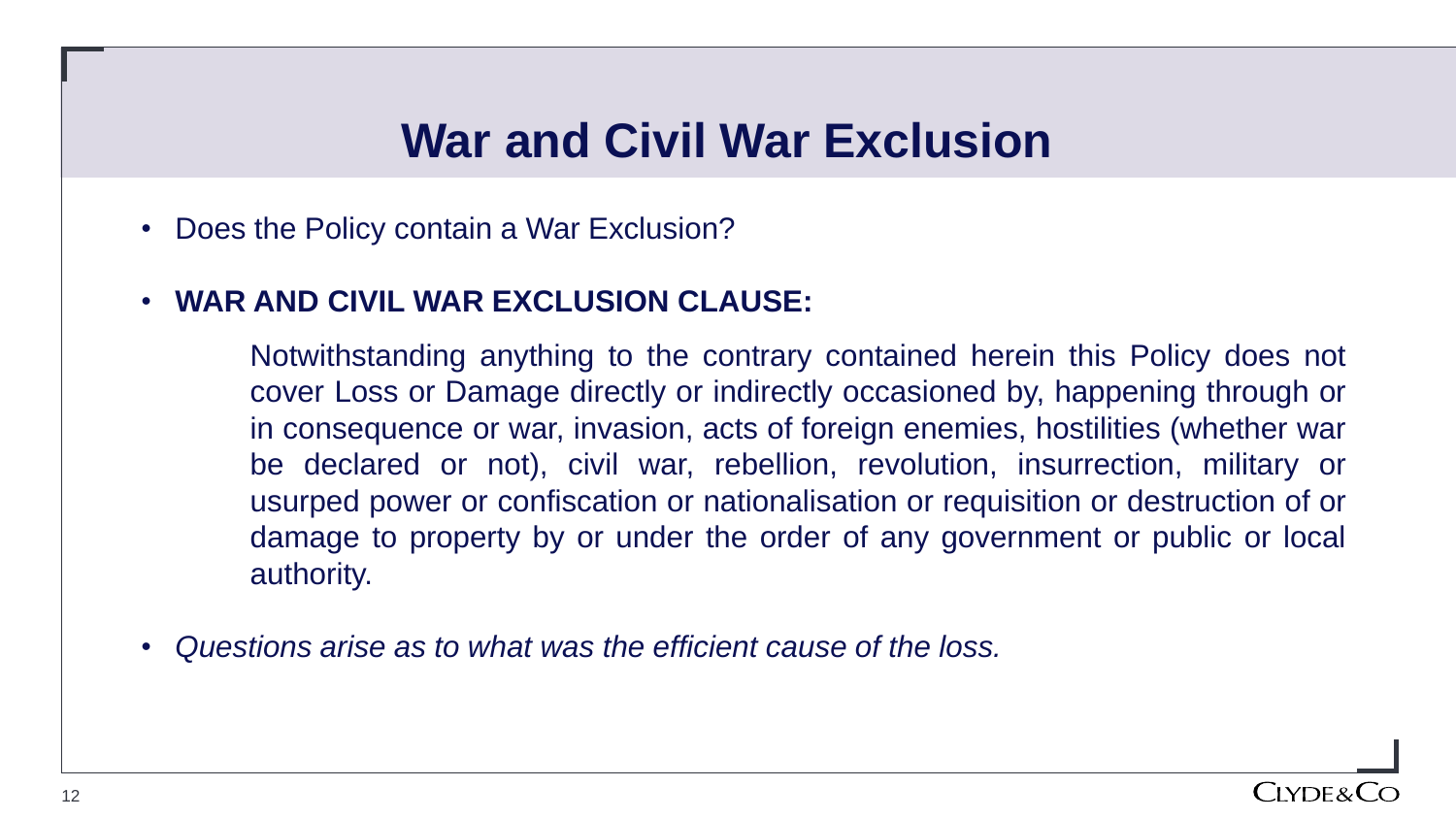### **Far-Reaching Consequences and Challenging Questions**

- **Consider a Seller of consumer products which has "self-sanctioned" by withdrawing from the Russian market.**
	- In so doing, the Seller may not only be in breach of its service agreements with Russian counterparties, but . . .
	- ... may also be in breach of Russian law regarding warranties for consumer products.
	- What if the Seller's Russian counterparties declare breach of contract and refuse to pay their accounts receivable?
	- Is there a valid accounts receivable insured under a trade credit policy?
- **Consider increases in commodity prices.**
	- Affects credit-worthiness of buyers, causing trade credit losses
	- Affects food prices, causing rising social unrest and political violence loss
	- Can you blame this on war? Are losses subject to a war exclusion?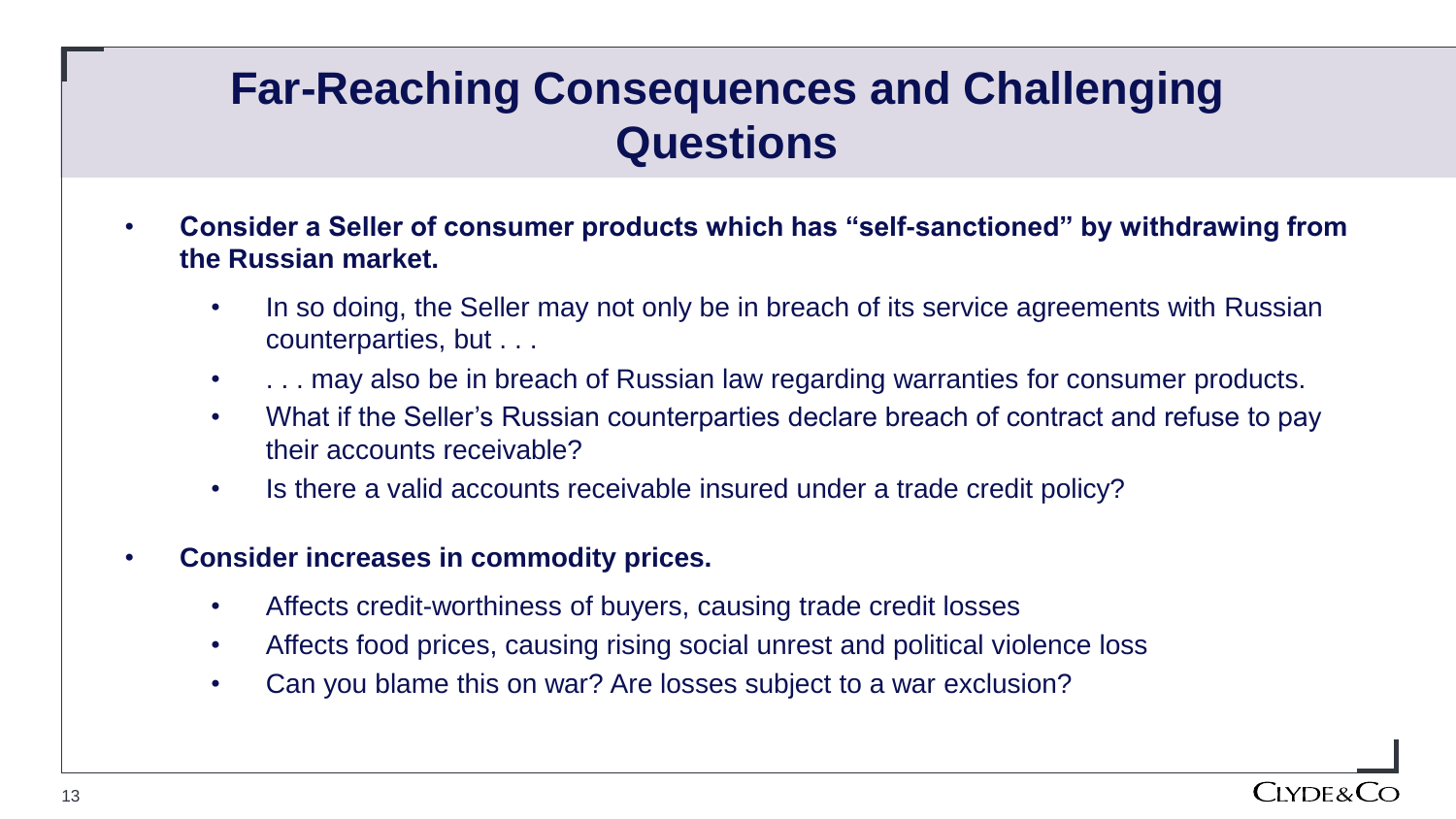### **Far-Reaching Consequences and Challenging Questions**

- **Consider political violence losses in a country where students riot as a protest due to the government's 10 cent raise in subway fares.**
	- Assume \$1 billion in damage to various retail stores.
	- Is this a property loss, or a political violence loss?
	- Do both pay?
	- Who is primary?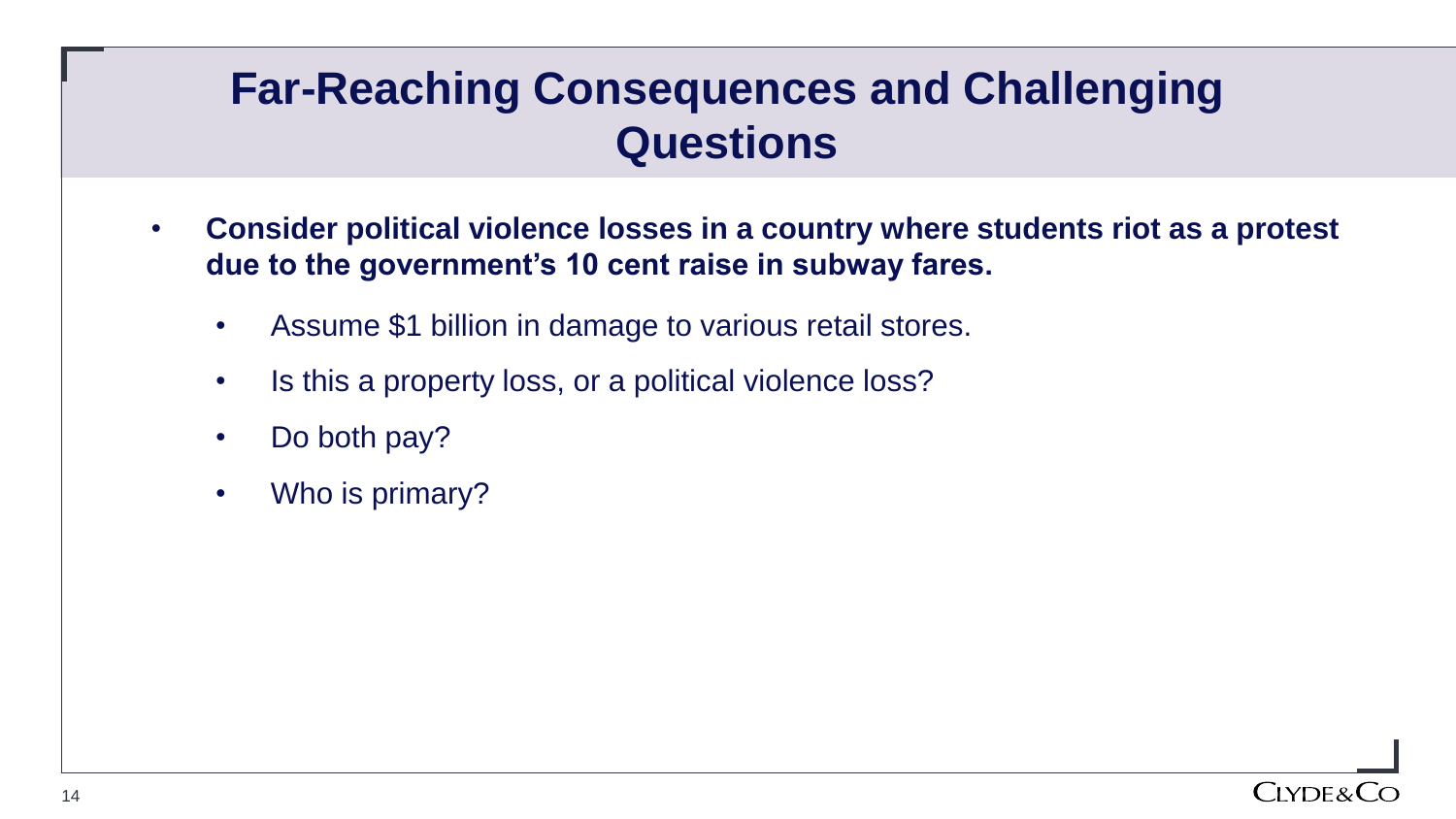### **Far-Reaching Consequences and Challenging Questions**

#### • **Force Majeure**

- From the French "superior strength"
- Used to describe circumstances where performance of a contract becomes impossible due to unforeseeable events outside of the contracting parties' control
- A party asserting "force majeure" would seek to justify its non-performance of its contractual obligations.
- Under English law, it may not be an implied term, but must be an express clause.
- U.S. law may be a bit less stringent about implying force majeure.
- How "impossible" must the contractual obligation be?
	- E.g., Sanctions make it impossible to pay a claim.
- Is it enough to argue that unforeseen circumstances render performance uncommercial?
	- The costs of performing are unforeseeably high . . . . is that enough?
	- What if the counterparty can only pay in local currency?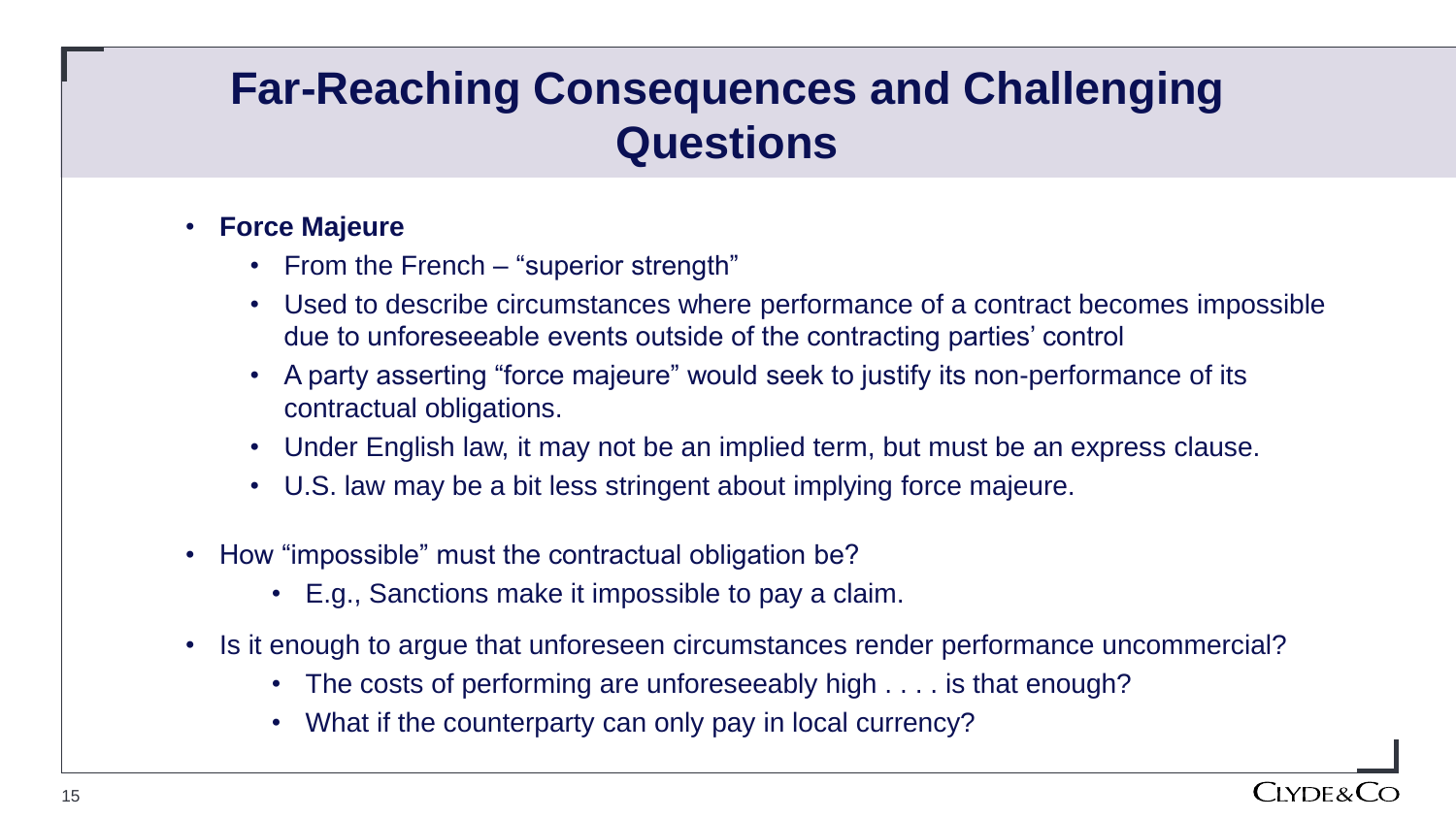### **The Response of the Insurance Industry**

- Even before hostilities, insurers were reducing exposure to Ukraine or including war exclusions in exposed coverages.
- In the current environment, claims payments to Russian insureds are subject to sanction and likely will not be paid.
- Risks touching upon Russia or the Ukraine will likely be avoided.
- Pricing increases generally
- The industry says that capacity has not been reduced.